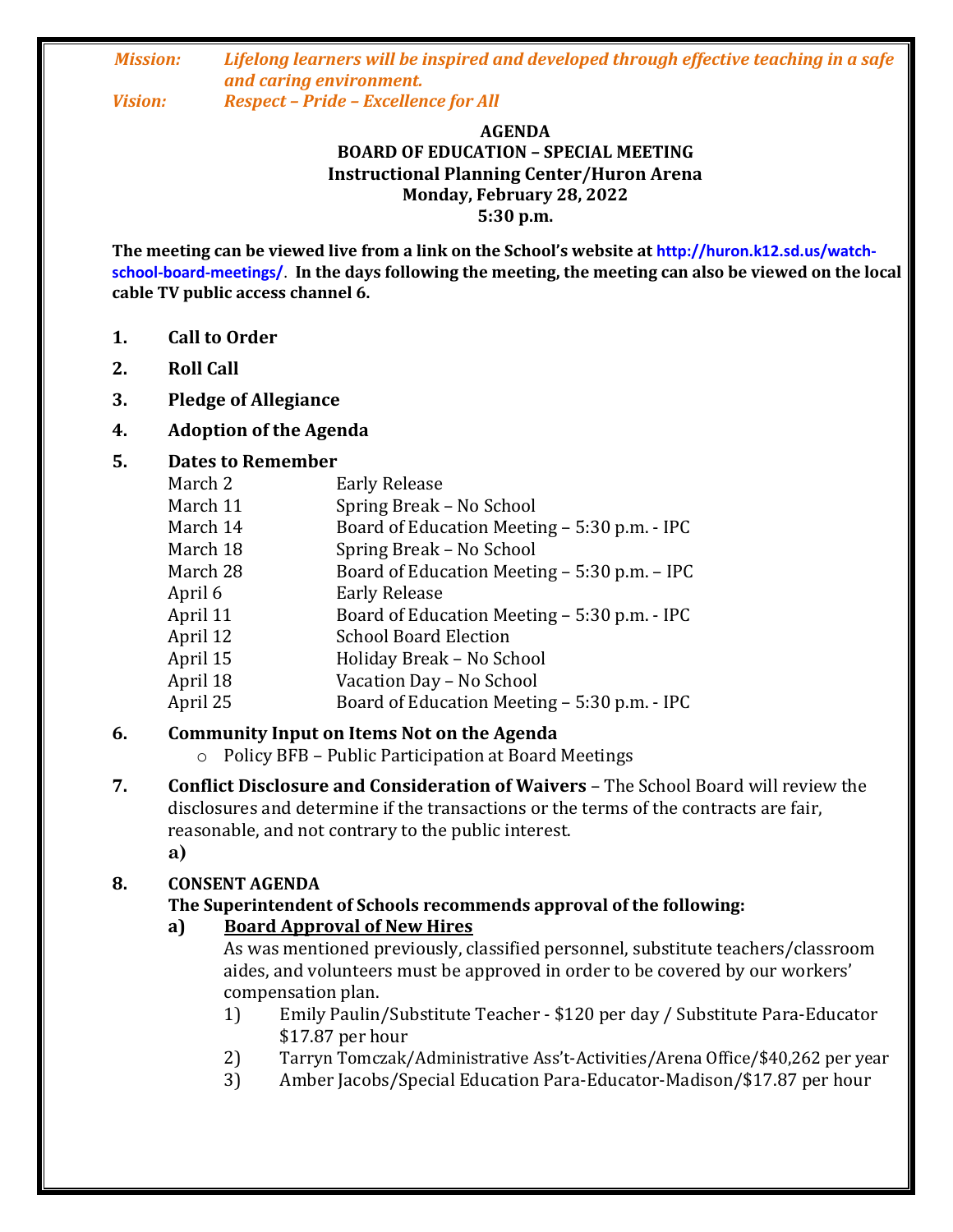## **Agenda / Board Meeting February 28, 2022 page 2**

## **c) Resignations for Board Approval**

- 1) Tarryn Tomczak/Special Education Para-Educator-HHS/2 years
- 2) Rebecca Sadler/Assistant Coach~Girls' Tennis/4 years
- 3) Josi Hauge/Food Service~Washington Satellite

## **d) Consideration and Approval of Bills**

**e) Intent to Apply for Grant Funding Group Applying** Prom Committee 2022 Name of Award **HYLC Leadership** Name of Funder **HYLC** Amount to be Requested  $$500$ Project Focus **DI** Cost & Prom Decorations

#### **f) Intent to Apply for Grant Funding Group Applying** 8<sup>th</sup> Grade Science ~ HMS Contact Person Elizabeth Katz Name of Award **American Bank & Trust Spirit Card** Name of Funder **American Bank & Trust** Amount to be Requested  $$400$

Contact Person Elizabeth Estrada (Jen Fuchs Advisor)

Project Focus Order Supplemental Materials for Science Enrichment

# **g) Intent to Apply for Grant Funding**

Contact Person **Brittni** Strand Name of Award **HYLC Grant** Name of Funder Student United Way Amount to be Requested  $$500$ 

**Group Applying** Madison 2-3 Center SLC Program Project Focus Sensory/Social Emotional Learning Tools

(The consent agenda may be approved with one motion. However, if a board member wishes to separate an item for discussion, he/she may do so.)

## **9. EXCHANGE OF NEGOTIATION PACKAGES**

## **10. CELEBRATE SUCCESSES IN THE DISTRICT: CONGRATULATIONS:**

- **Julie M. King (Teacher ~ HMS / Head Gymnastics Coach)** for being inducted into the South Dakota GymnasticsCoaches Association Hall of Fame
- **Huron Wrestlers ~ Moses Gross, Beauty Moon, Bryan Ramirez, Tori Buffington, Htee Htoo, Ehler Klay, and Kaitlyn Florey** for qualifying for the State Wrestling Tournament February 24-25

## **THANK YOU TO:**

- **Huron Smiles Dentist Office** for their presentations to the Kindergarten and 1st graders regarding good teeth hygiene
- **McDonalds** for providing cookies for Kindness Day on Wednesday, February 16th to Buchanan